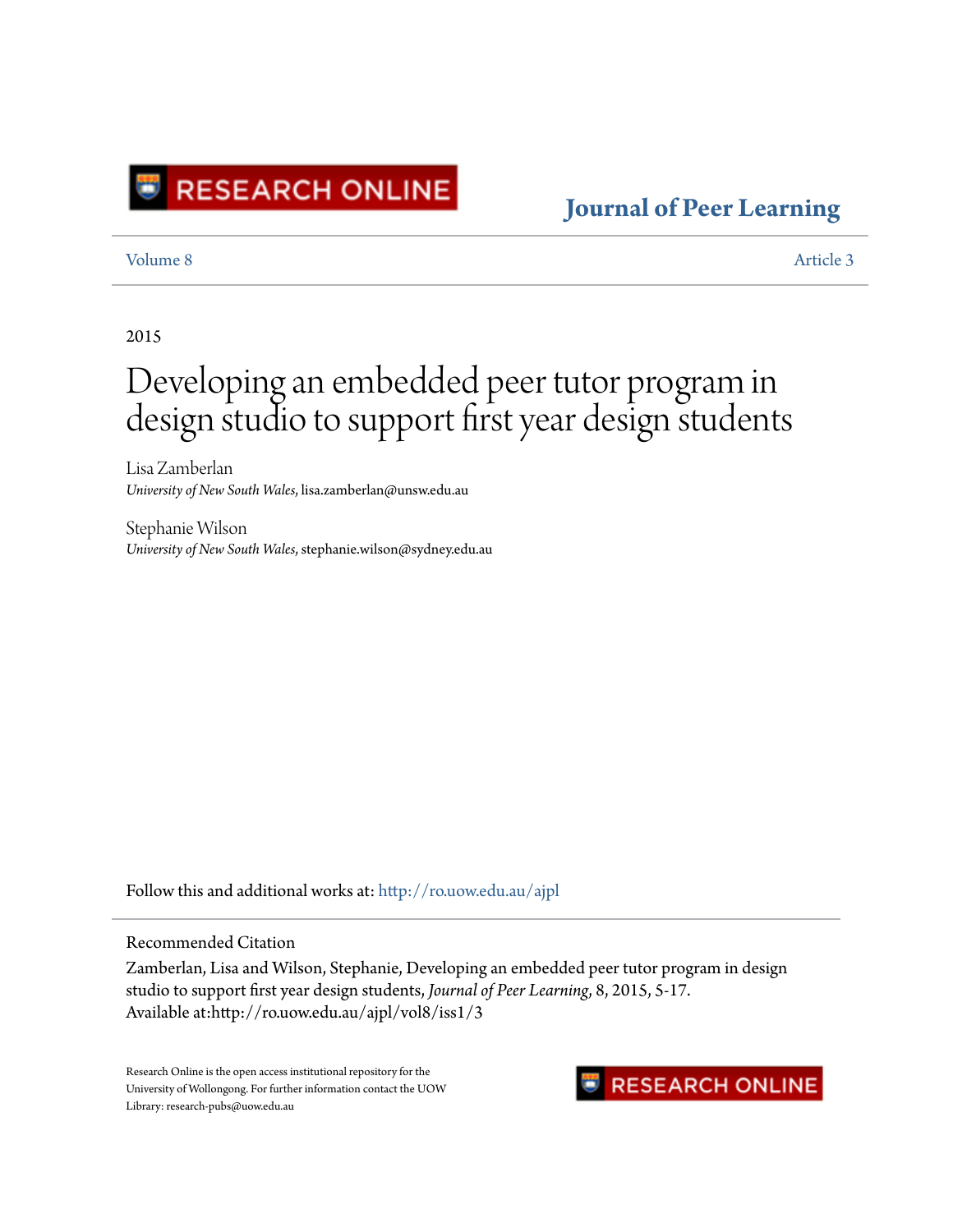## **Developing an embedded peer tutor program in design studio to support first year design students**

### **Lisa Zamberlan and Stephanie Wilson**

#### **ABSTRACT**

An improved first year student experience is a strategic focus for higher education in an increasingly competitive marketplace. A successful peer tutoring program creates a visible community of practice, supports the student learning experience, elevates senior students as ambassadors of the program, and reinforces an emphasis on learning through collaborative exchange. The Interior Architecture program at the Faculty of Built Environment, University of New South Wales, has supported a peer mentor program for several years, predominantly based on an anecdotal understanding of student needs. Using an action research framework, this study reviews the current peer mentor program and develops a best practice model of peer tutoring in the first year design studio setting. This review is based on current scholarship on peer learning particularly in relation to design studio, the student voice from focus groups and exemplars from design programs in higher education.

#### **THE VALUE OF PEER LEARNING IN DESIGN EDUCATION**

This paper critically reviews best practice in peer learning and mentorship in design education as a platform for developing a relevant and sustainable peer tutor program in the studio setting. This is achieved by: reviewing recent literature on the role and value of peer mentoring in design education, reviewing publically available models of peer mentoring in design studio, evaluating the current peer mentor program offered in the Bachelor of Interior Architecture (BIA) at The University of New South Wales (UNSW), and developing an enhanced model for implementation in 2015. An action research framework has been used to underpin this study, as the review cycle offers an opportunity for continued reflection and improvement. This paper reports on the *first three phases* of the action research cycle: identifying the problem through analysis, devising a plan, and implementing the plan. Further funding was sought to continue the research, and this will allow a formal evaluation of the effectiveness and impact of the new program. In this sense, the current paper focuses on the evaluation of the current program and its subsequent redesign, while future research will focus on the evaluation and further refinement of the new program.

This initiative complements recent changes to the first year curriculum in the BIA program that place greater emphasis on collaborative exchange amongst students, industry, and academic staff in an extended community of practice (Zamberlan & Wilson, in press). There are a number of student learning issues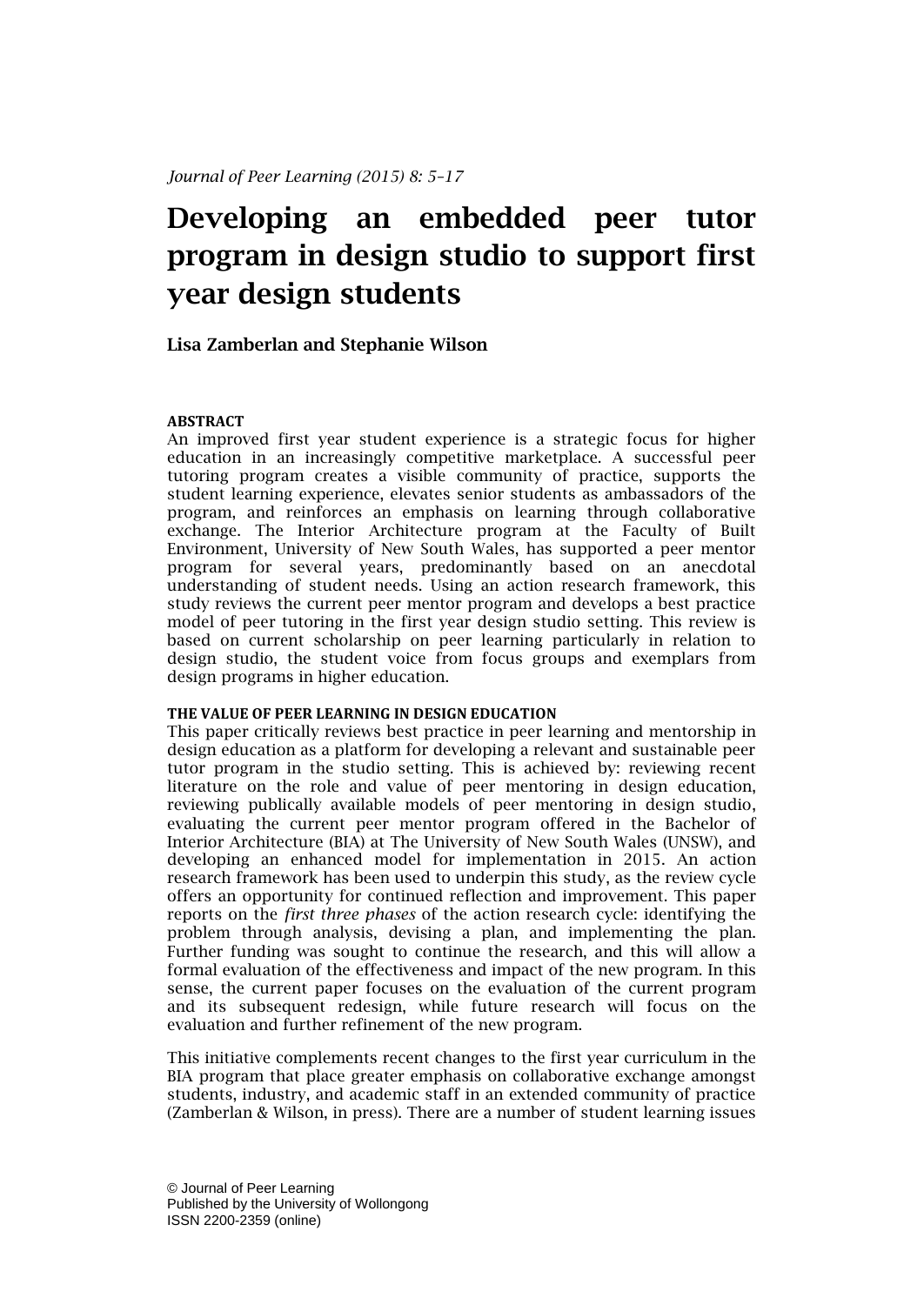that underpin its development. In the BIA program, design educators teaching first year often experience cohorts accustomed to more didactic models of teaching rather than experiential learning environments. Students, the majority of whom transition directly from high school, are more familiar with being rewarded for their ability to reiterate information rather than demonstrate a "deeper" learning that results from more exploratory research processes. Student learning in the design studio is often impacted by a fear of failure, an aversion to risk and ambiguity and a lack of familiarity with processes of enquiry. Further, first year design students tend to view creativity as something that is innate rather than something that can be advanced through exposure to exploration and collaboration. As a result, students are often reluctant to take self-motivated risks to explore avenues of design interest, thereby limiting their capacity to engage broadly with the community of creative practices and to critically participate in their own learning. In assessment-led learning (Harris & James, 2006), the source of expertise is focussed on the studio leader for knowledge transmission, a construct often reinforced by assessment in design studio due to a focus on product above process. This issue is perpetuated by the atelier tradition of design studio, which reflects the expert/novice approach to learning. Learning in the design studio within this traditional model can be considered a rite of passage rather than a transparent, constructive, and collaborative exchange.

This research initiative into the BIA peer mentor program was to support a strategic re-emphasis on the development of a community of creative practice in the first year studio and to facilitate the first year transition experience into the culture of collaborative learning in design studio. In particular, the development of a revised peer tutor program was driven by the recognition that interdisciplinary and collaborative skills and processes, such as co-creation, are becoming increasingly prominent in contemporary design practice (Wilson & Zamberlan, 2015) and rely heavily on effective peer relationships. This study recognises that there is a genuine opportunity to target the development of these emerging skills through effective peer mentor processes in design education.

Boud, Cohen and Sampson (2002) define peer learning as a reciprocal learning activity involving "the sharing of knowledge, ideas and experience between the participants" (p. 3). They identify key benefits for students in the following areas: working with others; critical enquiry and reflection; communication and articulation of knowledge, understanding, and skills; managing learning how to learn; and self and peer assessment (p. 3). The importance of these skills in design education is clear. Students need to be able to work with their peers, clearly articulate their design ideas, and critically reflect on their own work and the work of others. In this paper, peer learning is discussed through the mechanisms of peer mentoring and peer tutoring programs.

There are a number of different peer learning models described in the literature in the context of higher education (Boud et al., 2002; Falchikov, 2001; Goodlad & Hirst, 1989; Topping, 2005). The aim of some programs is primarily to foster social connections between students. For others, the emphasis is more on providing academic support for learning or support for the development of particular skills. Many programs incorporate a number of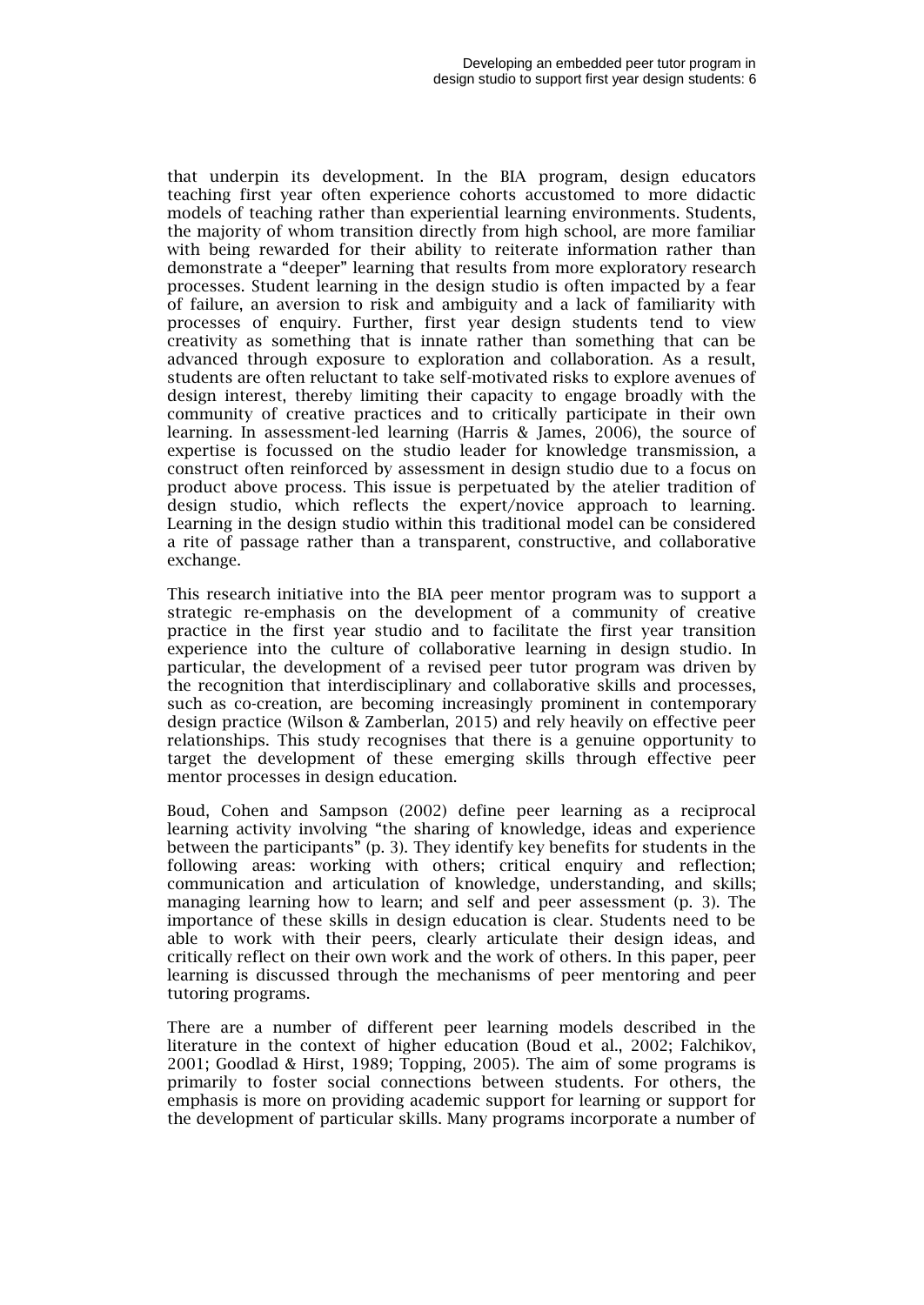these aims. These distinctions are often reflected in the language used to describe programs and approaches. For example, programs focusing on socialisation often use the term peer mentoring, while those focused more on academic learning within a course or discipline are often referred to as peer tutoring or peer learning. As suggested by Chester et al. (2010), programs can also be shaped by the particular cohort of interest, such as international students, at risk, or mature-age students. Peer tutoring programs may involve senior students tutoring junior students or students tutoring or partnering other students from the same year (for example the "innovative learning cells" referred to in Boud et al., 2002, p. 3), and sessions with mentors can be conducted one-on-one or in groups. Supplemental programs such as Peer Assisted Learning (PAL) and Peer Assisted Study Sessions (PASS) are often add-on programs that students can volunteer to participate in outside of class time if they need additional support for their learning, while other models are embedded into the curriculum.

As recognised by Kinniburgh (2013), the value of peer mentoring and peer tutoring is comprehensively demonstrated in the literature. There is significant evidence to suggest that such programs benefit both peer mentors and mentees in terms of factors such as educational experience, sense of belonging, and students' transition to university (Boud, et al., 2002; Coe & Keeling, 2000; Falchikov, 2001; Goodlad & Hirst, 1989; Price & Rust, 1995; Topping, 1996a, 1996b, 2005). In a study at Oxford Brookes University, Price & Rust (1995) noted that students who received supplemental instruction from peers, which involved the sharing of ideas and approaches, became more confident in a range of areas, such as approaching coursework, presenting the coursework, taking part in seminars and answering questions, oral skills, and working with people. Topping (2005) identifies additional potential benefits for peer tutors including the ability to critically analyse the work of peers, enhanced leadership and interpersonal skills, and importantly, an enriched understanding of the process of learning in the discipline. A study at Curtin University of 858 mentors participating in a range of peer mentoring programs across the institution revealed benefits for mentors that fell into four major categories including altruistic, cognitive, social, and personal growth (Beltman & Schaeben, 2012). These kinds of studies emphasise that peer mentoring and peer learning opportunities can benefit everyone involved. The challenge is to maximise these benefits in the design of such programs. The higher education literature on assessment has often reported that assessment can limit creativity and exploration (e.g. Amabile, 1998), capacities that are central to design learning and practice and therefore central in the promotion of peer learning in this project.

The first year experience literature offers an important perspective on peer learning. Studies focusing on the first year student experience in Australia have highlighted the importance of balancing two key factors: academic challenge and supportive interactions with staff and other students. Attention to these factors has been linked to positive student experience, increased retention, and academic success (Australian Council for Educational Research [ACER], 2009; Kinniburgh, 2013, p. 1). This research resonates with the work of Tinto (2009) who has shown that students who are engaged in learning communities are more involved in their learning. Structured peer learning programs are one way to embed learning communities in the curriculum and foster supportive interactions amongst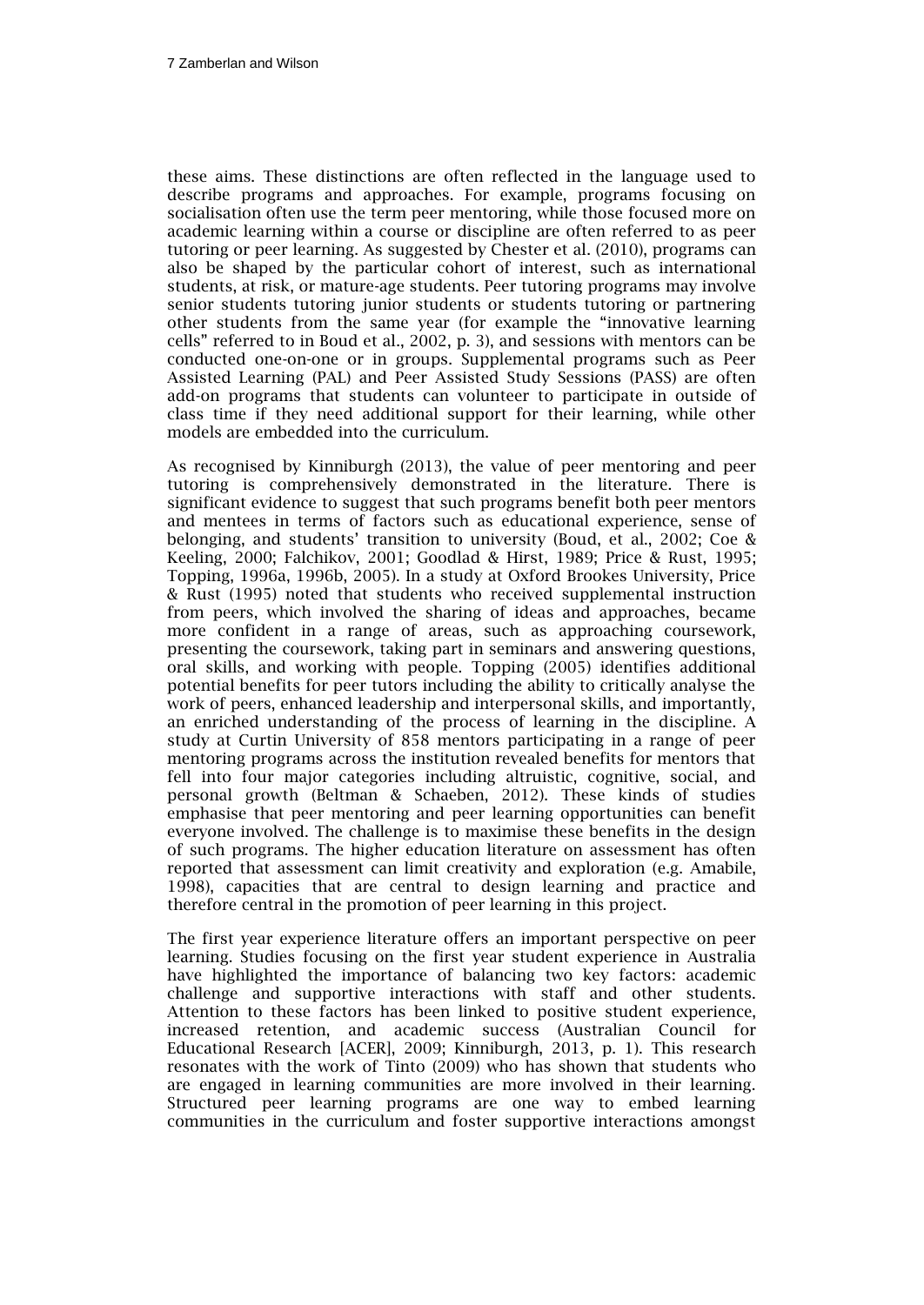students. As stated in Clarkson and Luca (2002), peer learning programs can also contribute to the development of graduate attributes through the "proactive role in thinking, questioning and sharing knowledge" (p. 1).

The literature addressing "transition pedagogy" argues that a student's sense of belonging can be developed through small-scale initiatives that contribute to supporting students' transition needs (Kift, 2009). In particular, these initiatives need to support peer-to-peer relationships, encourage positive interactions between staff and students, and integrate curricular and cocurricular activities (Araújo, et al., 2014). Opportunities for first year students to work with other students in a collaborative way can be seen as embedded cohort-building activities, and support the notion that students' orientation to university is a "process not an event" (Kift as cited by Araújo et al., 2014). In creative disciplines, the first semester of first year has been identified as a crucial time to establish competencies related to work sharing, critique and collaboration (p. 30). Kift's (2009) First Year Curriculum Principles suggest "learning communities should be promoted through the embedding in the first year curriculum of active and interactive learning opportunities and other opportunities for peer-to-peer collaboration and teacher-student interaction" (p. 41). Surveys of student engagement in other parts of the world reflect similar findings and recommendations (see for example the National Survey of Student Engagement in the US: [http://nsse.indiana.edu/\)](http://nsse.indiana.edu/). While these opportunities are important throughout a student's degree, they are particularly important in first year in establishing an environment for learning and supporting students pathway towards self-directed learning.

The Supplemental Instruction scheme at Oxford Brookes University was specifically implemented to address dramatically increasing student numbers (Price & Rust, 2011). In addition to creating enriched learning experiences for students, peer learning processes can help teachers respond to increasingly limited resources and significant demands on their time. As suggested by Boud et al. (2002), peer learning opportunities allow students to learn from one another and practice taking responsibility for their own learning: "It is not a substitute for teaching and activities designed and conducted by staff members, but an important addition to the repertoire of teaching and learning activities that can enhance the quality of education" (p. 4). Design educators often report on the limited time they have to provide feedback to individual students in the studio context (Zehner et al., 2009). Providing opportunities for peer learning in the studio is one way to address this issue and expands the range of feedback students receive to help them formulate questions and critically reflect on their work. Smith and Hatton (as cited by Boud et al., 2002) provide evidence that "fostering critical reflection and reassessment of views more readily comes from interchange between peers than even from well-planned discussion sessions with teachers" (p. 8). This suggests that creating an environment that helps to facilitate collaborative interactions rather than focus on the "expert view" can be highly beneficial to student learning.

As recognised by Wilson (2002), providing individual attention and feedback to every student each week in design studio is not always feasible: "To supervise the processing of projects and the criteria-based assessment of 90 individual design projects effectively appeared as an insurmountable problem. I could no longer rely on traditional strategies…" (p. 100). The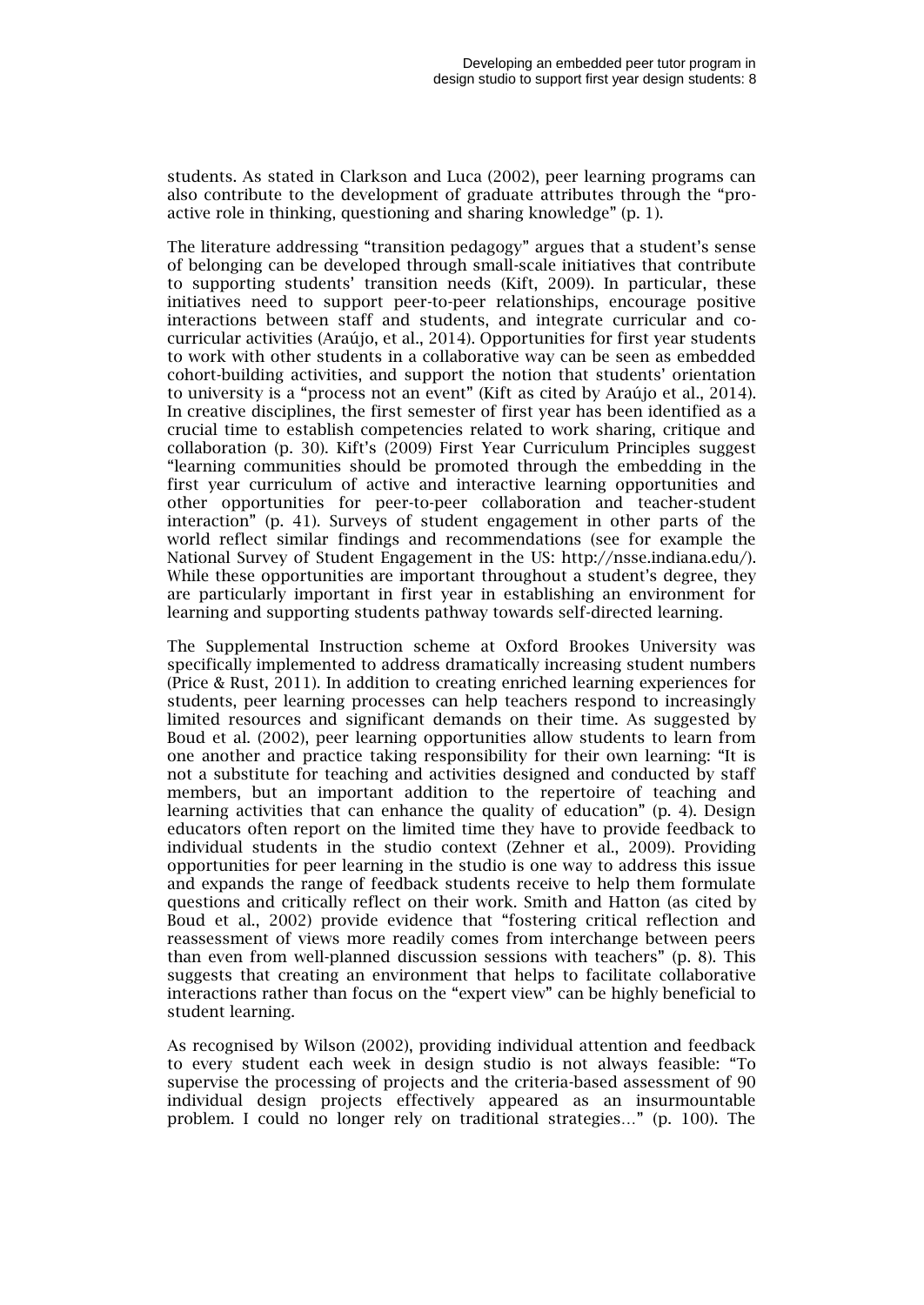challenge is to develop a peer learning strategy where the model of design practice can be maintained, as well as "the important characteristics of experiential learning that [develops] each student's ability to engage in an unfamiliar process of reflective action to learn how to visually refine their budding ideas" (Wilson, 2002, p. 101). It is clear that peer learning provides an opportunity to develop many of the skills expected of designers, which include offering feedback to, and benefiting from the feedback of, colleagues as they move from initial concept to the final realisation of a design project (Wilson, 2002, p. 100). In the context of design, the real value of peer learning is clearly expressed by Wilson (2002) who suggests "designers must develop good interpersonal communication skills and be prepared to value innovation but be analytically critical of personal ideas in the light of experienced collective opinion" (p. 102).

It is important to acknowledge that peer learning shares similarities with other well-documented learning and teaching approaches such as collaborative and cooperative learning. While these approaches overlap in many ways, there may be varying degrees of involvement from the teacher. For example, cooperative learning tends to emphasise the teacher more strongly, while collaborative learning and other forms of peer learning may involve less direction from the teacher (Boud et al., 2002). An emphasis on peer learning can help foster a community of practice amongst learners. The Peer Learning Framework developed at the University of Tasmania conceptualises peer learning programs as communities of practice (Adam, Skalicky, & Brown, 2011) and is used to increase the sustainability of such programs. Peer learning contexts are viewed as communities of practice because they are characterised by "collective and active participation of peers towards a stated goal" (Adam et al., 2011, p. 11).

Boud et al. (2002) emphasise that an important aspect of peer learning is that peers do not have "power over each other by virtue of their position or responsibilities," and acknowledges that peers may have considerable experience and expertise or very little (p. 4). The authors describe peer teaching or peer tutoring as "a far more instrumental strategy where advanced students, or those in later years, take on a limited instructional role" and where students receive some form of credit or payment for their role (p. 4). There may be a need to apply some of the research on peer learning more generally to peer teaching and peer tutoring contexts to maximise the potential for reciprocal learning and the development of effective learning communities. Boud et al. remind us that peer learning is not a single practice but covers a wide range of activities that can be combined in different ways depending on the context (p. 5). Bruffee (1993, as cited by Falchikov, 2001, p. 4) also cautions that peer tutoring can be compromised by the kinds of tasks that tutors are given by lecturers "which often imply or reinforce the authority structure of traditional education." This suggests that the way tutors are taught is a key determining factor in the "degree of peership" that occurs (p. 4).

While the value of peer learning in higher education is well recognised, Boud et al. (2002) suggest that an investigation of the various ways it is being used in courses reveals that approaches are often ad hoc in the way they are introduced. They stress that this can result in confusion for students and that significant learning opportunities can be missed (p. 3). Hall and Jaugietis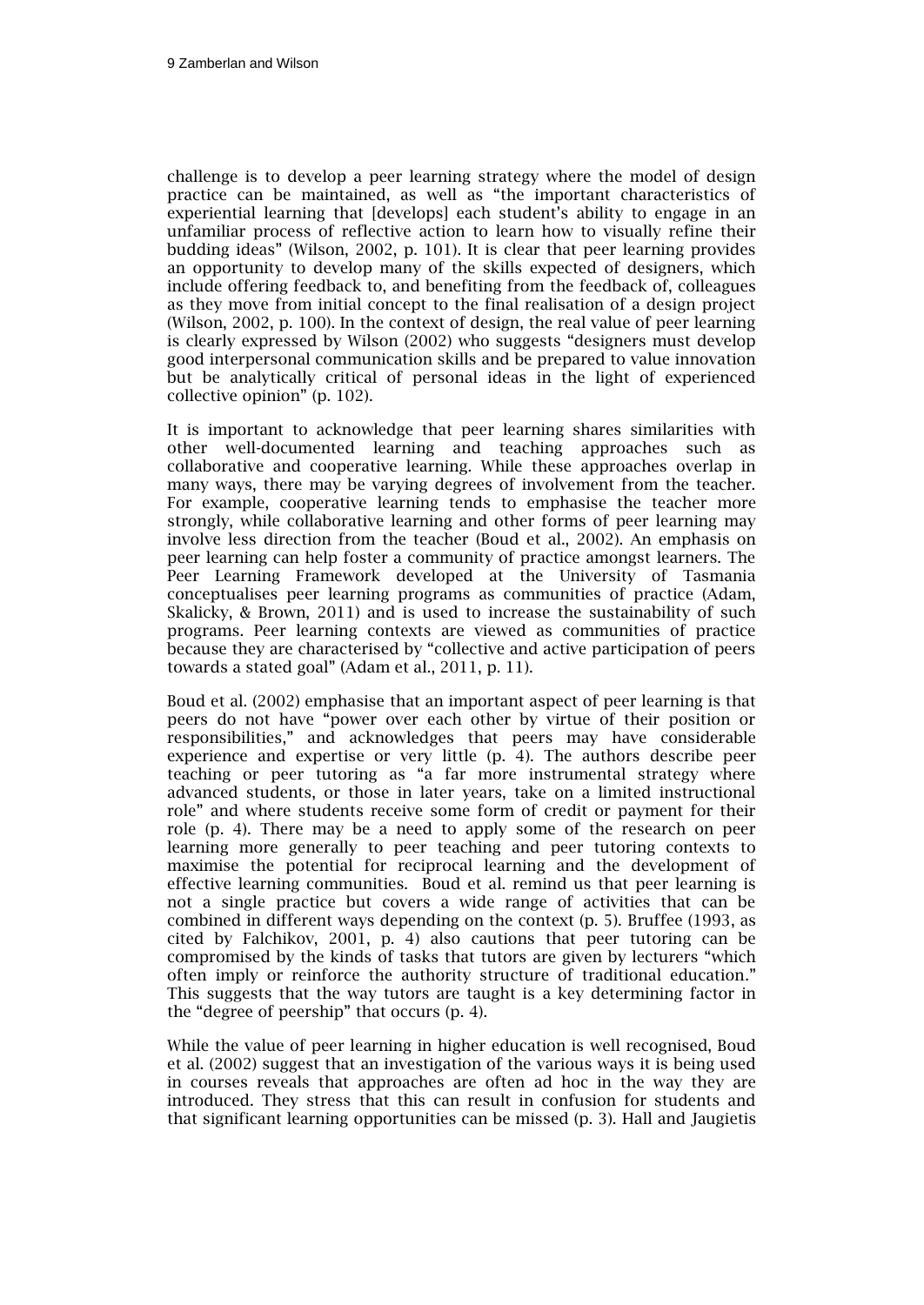(2011) recognise that "implementation of these programs needs to be informed by theoretical analysis and empirical evidence on the components that contribute most to successful outcomes" (p. 51). In response, the purpose of the current study is to move toward a research-led model that capitalises on the collaborative potential of the studio environment with embedded benefits for mentors and mentees and the extended community of the design program.

In addition to an appeal for more research-led approaches to peer mentoring programs, the literature calls for improvements in the way research is conducted on the *impact* of peer learning programs. For example, based on a review of research on the effectiveness of "Supplemental Instruction," Dawson et al. (2014) note that we should not assume that an improvement in grades is equivalent to an improvement in learning, as involvement from peers can result in students taking a more strategic (but not necessarily deep) approach to learning and assessment (p. 7). More generally, they caution that many of the studies on the effectiveness of peer learning commonly cited would not be considered formal experimental or controlled studies.

In summary, the literature reviewed above highlights that the *potential*  benefits of an effective peer mentor or peer learning program are vast. It suggests that students' first year experience can be enhanced through embedded peer learning opportunities, and that peer learning in design studio can help maximise feedback opportunities for students and support the development of key graduate attributes in design education.

#### **PEER MENTOR PROGRAMS AT OTHER AUSTRALIAN UNIVERSITIES**

Several examples of peer mentoring in design education in other Australian universities are of interest in the present study. In 2012, RMIT University reported on a project to design and implement an integrated peer learning approach into the first year of core programs in Art and Industrial Design. The approach involved giving students the opportunity to work together in studio study groups to provide peer feedback on studio projects. The model is based on Boud et al.'s (2002) reciprocal peer learning model. The project at RMIT is of interest in the present study as it set out to "extend, enhance and maximise studio learning" (de la Harpe, Mayson, Mason, Blythe, & Grierson, 2012, p. 5). It involves students in the same course contributing to each other's learning. It also aligns with the peer learning approach promoted in Topping (2005) that "involves people from similar social groupings who are not professional teachers helping each other to learn and learning themselves by so doing" (p. 1). Peer study groups comprised three to four students and provided the opportunity for peer-to-peer interaction outside of studio class time. In Industrial Design, 20% of the course assessment was allocated to peer learning activities. Students were required to capture the contribution of peer interaction and feedback to the projects in a reflective journal. The evaluation of the program revealed a relationship between the study groups and students' grades, with assessment results for Industrial Design students being significantly higher than in previous years (de la Harpe et al., 2012, p. 5). The program features links between the activities of study groups and assessment, the provision of comprehensive supporting resources and the promotion of group-led learning. A key difference between the RMIT program and the proposed program outlined in this paper is RMIT's focus on creating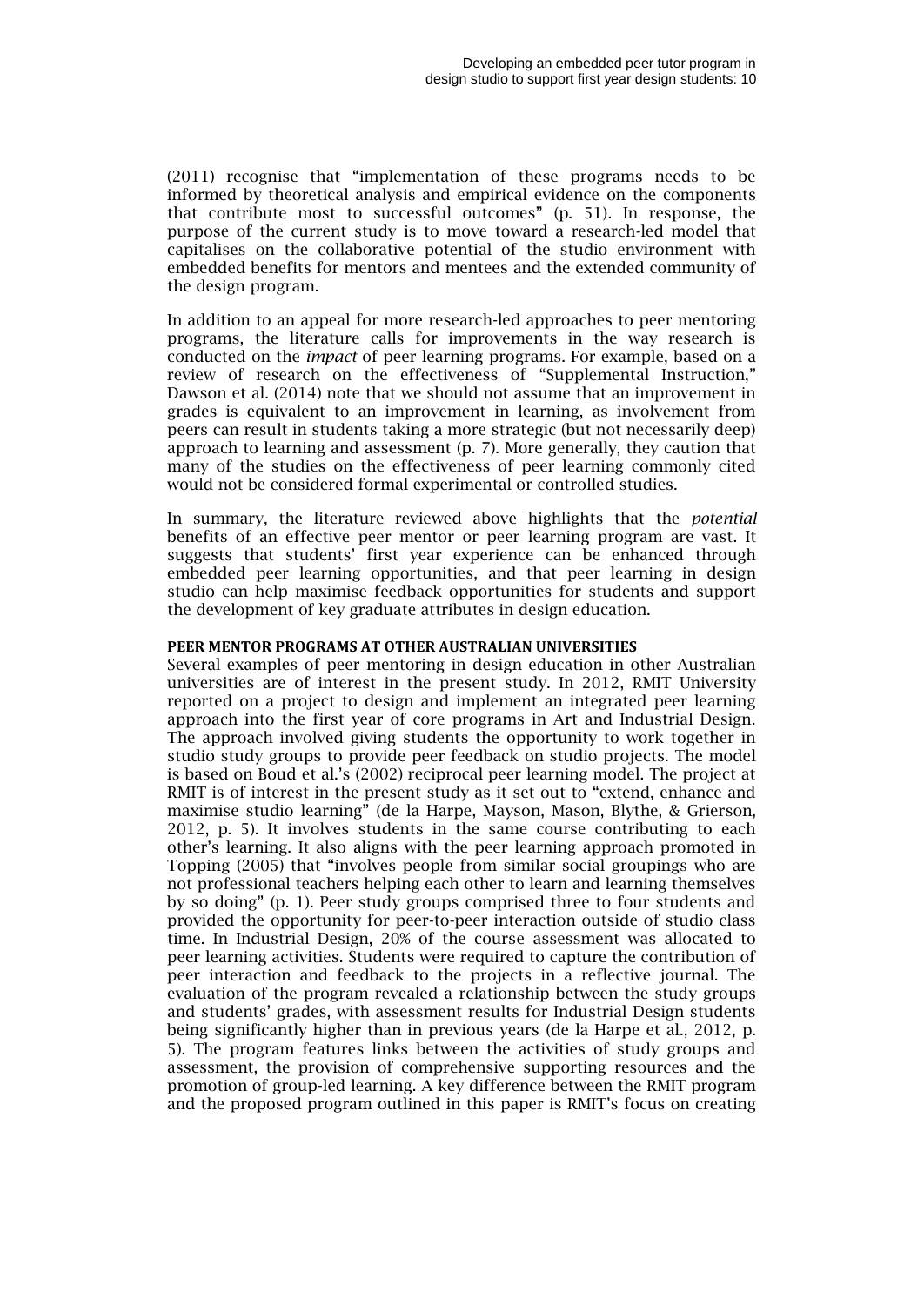groups outside of class time rather then embedding peer learning within studio practice time.

The Architecture School at the University of Technology Sydney (UTS) has developed a Peer-Tutoring in Architecture (PTA) program to "respond to the unique learning culture of the architectural design studio" (Kinniburgh, 2013, p. 4). Based on substantial research on the first year experience and first year student transition (e.g., Kift, 2009; Krause et al., 2005), the program links with broader institutional peer mentoring practices and strategies while ensuring depth at the school level. For example, the manager of the University's peer mentoring program (U:PASS) collaborated with architecture staff to develop appropriate training for peer-tutors. The program recognises that expectations of high performance need to be balanced with appropriate support and is underpinned by a strong community of practice framework (as espoused by Wenger, 1991). It has also been consciously developed and evaluated according to Tinto's (2005) five institutional conditions for student success and therefore represents an example of a strongly research-led program supported by university First Year Experience Project grant funding and learning and teaching grants.

The UTS program involves selected senior architecture students acting as peer tutors to junior students in the design studio. Peer tutors, who are considered exemplary students, support junior students "in specific critical aspects of the studio culture" (Kinniburgh, 2013, p. 4). Peer-tutoring is offered in all tutorials across five subjects in the first two years of the architecture program. Peer tutors attend three-hour tutorials and their involvement results in a doubling of the amount of time students get to interact and receive feedback (i.e., they have time with their regular tutor as well as the peer-tutor). The program was introduced to engage students in a culture of critique, provide technical assistance to students, provide role models from diverse backgrounds, add value to the educational experience of tutors and tutees, and improve retention rates and students' sense of belonging. The significant strength of this program is in the alignment with the specific enquiry culture of design studio and the emphasis on interactive feedback between peers. Similarly, the revised program outlined in the current study allows staff, studio mentors, and first year students to be engaged in the same space of the design studio, thereby validating the relationships between each and enabling transparent interaction for the progression of learning in real time.

#### **REFLECTIONS ON THE BIA PEER MENTOR PROGRAM**

A BIA peer mentor program was conducted in design studio over five weeks in the first semester of the first year program in 2014. In this program, fourth year students were offered the opportunity to submit an expression of interest to participate as mentors at the commencement of the academic semester and candidates were selected according to their weighted average mark and evidence of extra curricular participation in the BIA program and UNSW community. Once selected, a briefing meeting was conducted with the studio convenor outlining the protocols expected, the extent of the contribution and the tasks the first year students are engaged in. One mentor was allocated to each first year studio tutorial group providing one tutor and one mentor for 15 first year students. To complete the peer mentor program successfully mentors had to: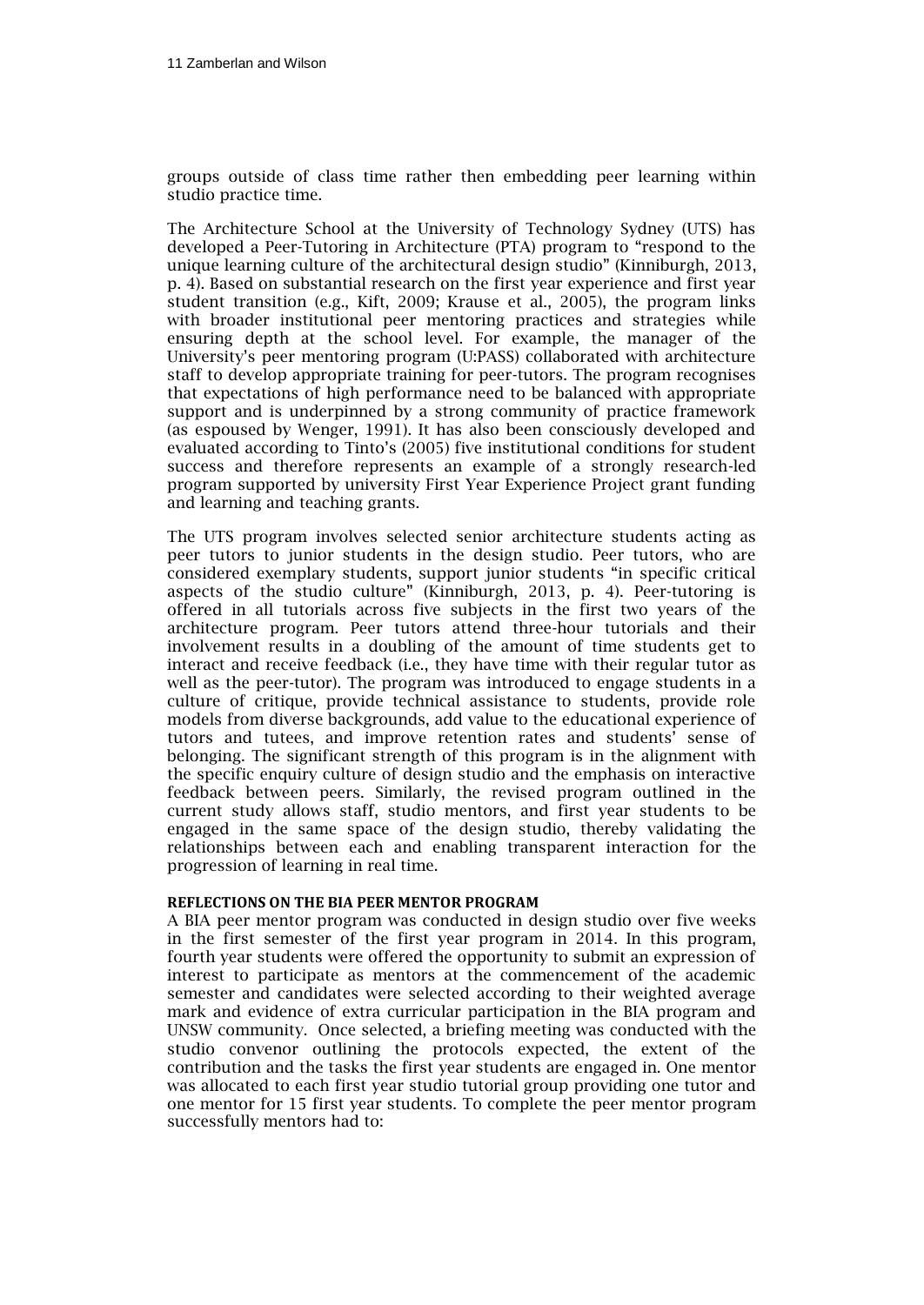- complete a one page of "top tips" to assist first year students for success in the design studio (tips include: best interiors to visit in Sydney, best places to buy materials and get printing done, best places on campus, best ways to enjoy the BIA experience, and a sample description of the mentor's project work with images);
- participate fully in all briefing meetings and attend three first year scheduled studios;
- demonstrate professionalism in written, verbal communication and punctuality and engagement in constructive student support; and
- pass all required phases of the fourth year studio.

Participation in the peer mentor program was included in a second testamur for the fourth year students involved.

In the first year design studio environment, mentors engaged in the studio group as an additional support to the studio tutor. At anytime in the studio tutorial, for those students not engaged in consultation with the tutor, the mentor was available for assistance on research, idea development, or communication techniques. Mentors were expected to contribute to learning development and culture by:

- creating a welcoming environment for the first year cohort;
- supporting the studio as a vibrant learning environment;
- encouraging students to discuss their work and any issues they may be having in design development and communication;
- sharing knowledge, experience, technical tips, ideas and expertise on learning in the studio; and
- reinforcing ideas on how best to succeed and get the most out of the studio environment.

At the end of each studio day, the convenor would conduct an informal round up with staff and mentors to discuss any issues to be addressed in the weeks ahead.

#### **STUDENT FOCUS GROUP FEEDBACK**

Focus groups were considered an appropriate method for evaluating the current peer mentor program. The range of participants' views, experiences, and suggested ideas for improvement, in conjunction with an analysis of recent scholarship, was considered an effective basis for redesigning the program to enhance student learning outcomes. The focus group methodology allowed the researchers to draw on respondents' attitudes, beliefs, experiences, and reactions in a way that would not have been possible using other methods (e.g., one-to-one interviewing or surveys). The data generated by the *interaction* between participants in the focus groups was considered important. Ethics approval for this research was obtained from The Human Research Ethics Advisory Panel under authority of the Human Research Ethics Committee of the University of New South Wales. Focus groups were held with both mentors and mentees involved in the current peer mentor program. The fourth year mentors who participated in the focus group had not had prior mentoring experience, so they were sharing their perspectives on the experience of mentoring for the first time. The data provided many insights into both the benefits and limitations of the program. While a full description of the feedback will be reported elsewhere, the focus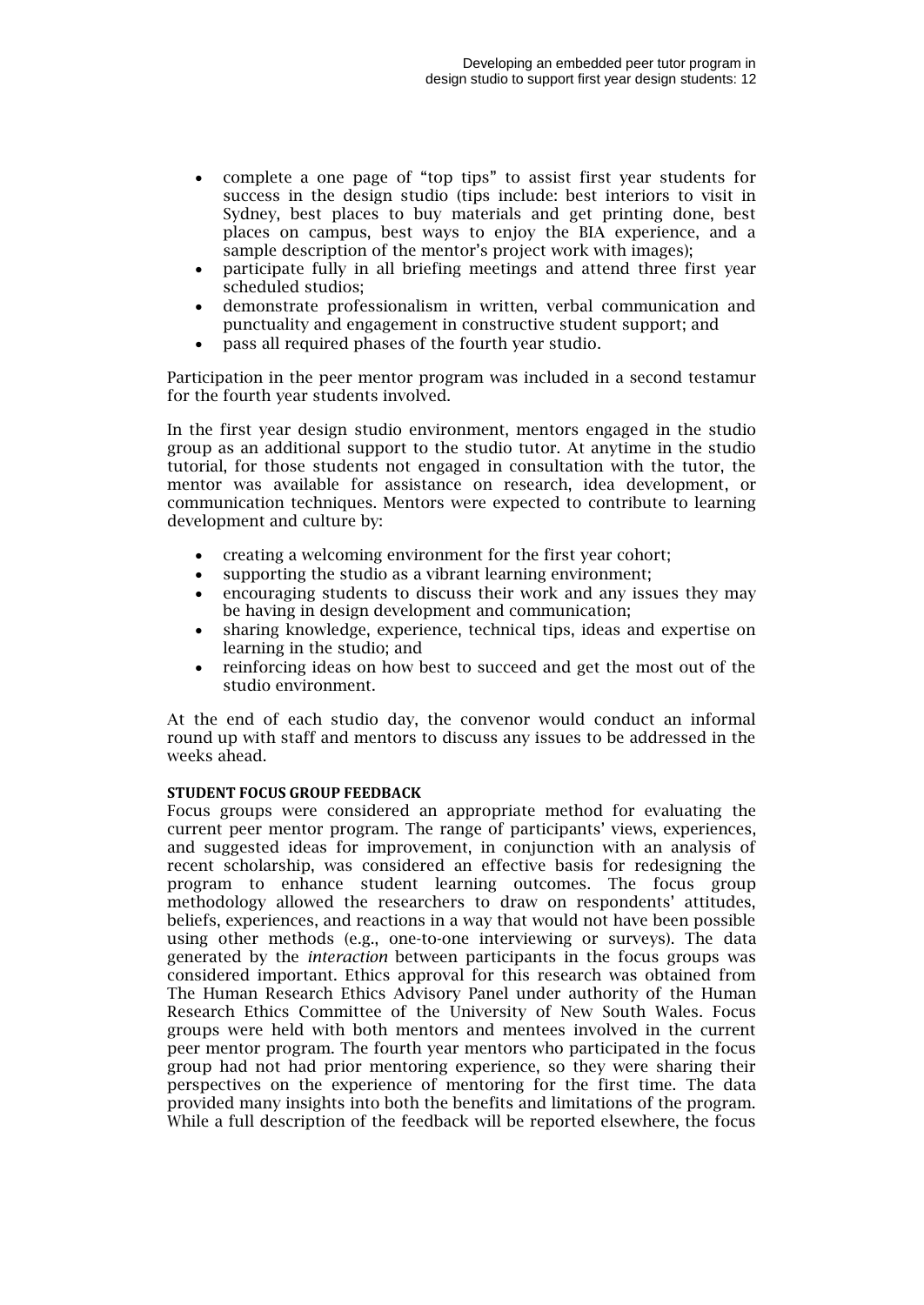for this paper is to report on areas that were identified by students as needing further improvement. These areas have directly informed the development of the revised model outlined in the following section.

#### **Feedback from fourth year mentors on their experience of the program**

A group of fourth year mentors were asked to describe how they experienced being a mentor for first year design students, what the benefits were, aspects of the program they thought didn't work well and how they could be improved, whether being a mentor had any impact on their sense of belonging within the program, if the training they received was helpful, and if being a mentor had any impact on the way they engaged with their own studies. They were also asked what they learnt about design learning by being a peer mentor, if they received enough feedback on their performance in the role, what they would include in a revised program, and what else senior students could do to support first year students in developing their creativity and creative confidence. Fourth year mentors identified both key benefits and constructive suggestions for improving the program based on their experience. The benefits reported by participants strongly resonated with those noted elsewhere (e.g., Topping, 2005). Participants indicated that one of the key benefits of being a mentor was that it helped them to think about their own approaches:

...the more you speak to someone the more you gain yourself. You're very surprised about what you know - your own knowledge. Giving advice to someone else makes you think about your own project, for example why didn't I think about my own project that way? You go home and think maybe I could approach it this way. You start taking that teaching to yourself as well. (Fourth Year mentor)

The analysis of focus group data revealed five key suggested areas for improvement: extending the training of mentors, further clarifying the role of mentors, building more structure into the program, enhancing the collaboration between tutors and mentors, and improving the provision of feedback to mentors on their performance. These findings strongly support Goodlad's (1999) criteria for designing and implementing effective peer mentor programs.

#### **Feedback from first year mentees on their experience of the program**

First year students were asked how they experienced the peer-mentoring they received, which aspects were most helpful, how the program could be improved, if the mentors helped their learning and understanding of design, whether the mentors had an impact on their transition and sense of belonging within the program/Faculty/University, and if the mentors had any impact on their confidence as designers or their enthusiasm for design studies. Students were also asked if the mentors had any impact on their creativity or creative confidence. While students identified many benefits associated with the program, they also identified four key ways in which the program could be improved. These included further clarification of the role of the mentors and how to approach them, aligning mentor support with the phases of a studio project, using mentors to help model the design process, and having mentors run additional workshops within studio that draw on their particular strengths and are linked with specific challenges faced by first years.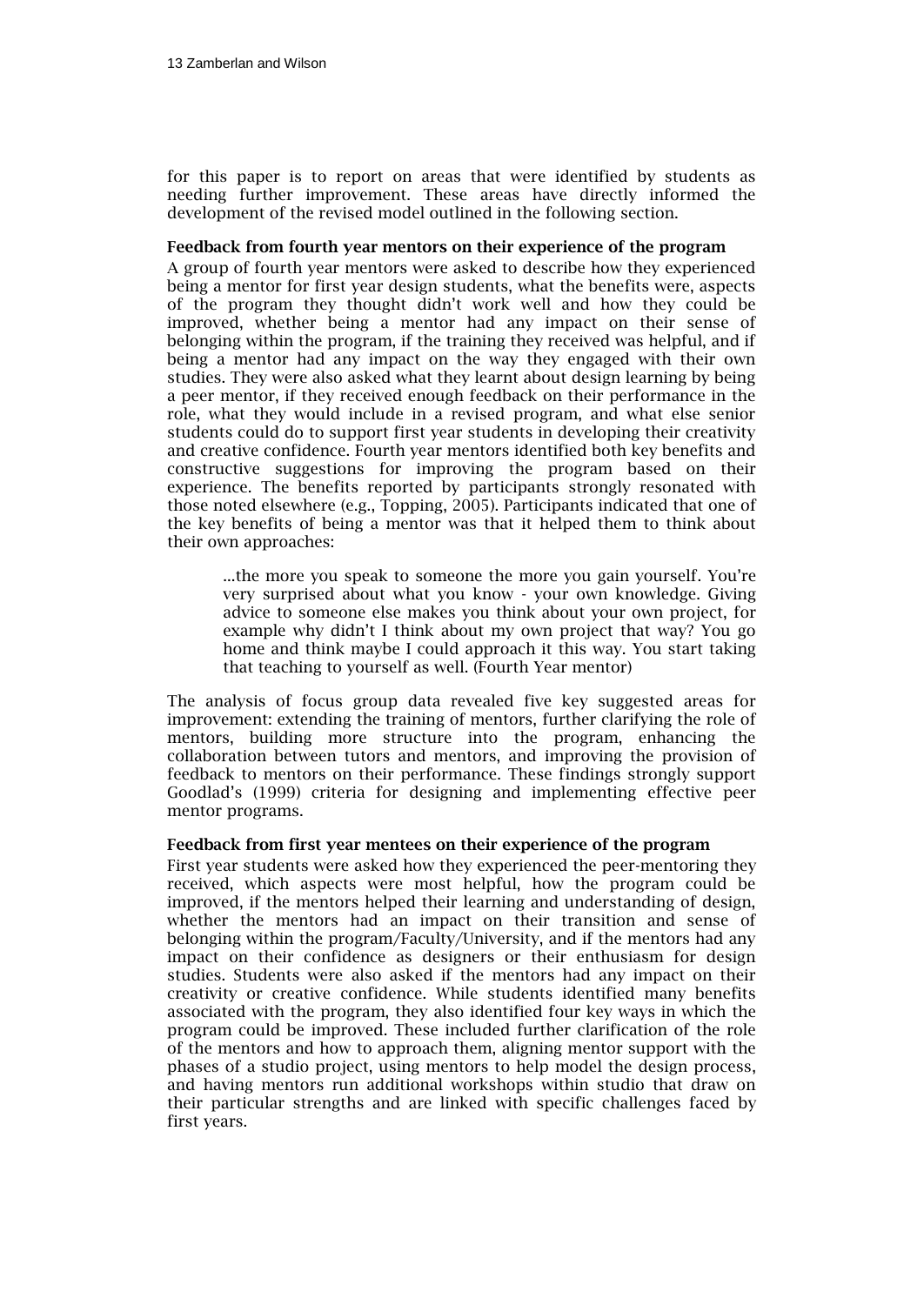#### **MOVING FROM A PEER MENTOR TO A PEER TUTOR PROGRAM IN THE BIA**

The new model responds predominantly to the focus group data regarding an expanded program, with more defined structure, training, and support. This model is reinforced by Kift's (2009) research on transition pedagogy in first year programs, particularly the benefit of collaborative engagement and the promotion of learning communities of practice. The new peer tutor program in the BIA is focussed on support for peer learning in a discipline-learning context within the design studio, rather than an exclusive emphasis on the social transition to university life. In this model, senior students are formally contracted as demonstrators in the design studio and work with the studio staff team (both academic and industry practitioners) to assist in the development of design processes to support learning and visual communication techniques. Described in the UNSW Enterprise Agreement, "[d]emonstration involves the performance of such duties as the conduct of practical classes by setting up or supervising the correct method of use of equipment; issuing prepared instructions about experimental procedures or projects from the lecturer; supervising undergraduate students in carrying out experiments or laboratory work and being a source of technical advice" (UNSW, 2011, p. 61). Engaging senior students in this way has manifold impact. Employment supports the students' financial burdens in an increasingly expensive learning environment and clarifies their roles in a contractual arrangement. More importantly, however, this form of engagement acknowledges students' leadership potential, assists in developing a collaborative and creative community within the design studio and makes more transparent the creative dynamic possible between academia, industry, and student within a practice based learning environment. For the first year cohort, this model of support enables academic transition into the university environment through the work of design studio, the core of the design studies at the BIA. In addition, establishing this form of community of practice encourages the socialisation of first year students through the promotion of relationships with the senior student cohort. For the BIA, it also assists in succession planning and building stronger relations with the student body as future industry leaders.

Employment as demonstrators will be based on expression of interest, good rankings in design studio, excellent communication skills, the potential to work effectively as part of the staff team and the ability to engage with junior students in supportive dialogue. In the first iteration and in a common shared studio environment, five demonstrators will act as "satellite" workstations amongst the eight studio groups for eight weeks of the 12-week semester program. In the studio, the demonstrator's role is to undertake the design studio projects within the scheduled class time and concurrent with the first year cohort. Modelling the design process in real time, demonstrators will assist students on how to commence a project, consider and develop research, progress experimentation, critique and develop ideas and the skills associated with completing a proposal for submission. Importantly for the first year cohort, and in direct response to the focus group data, demonstrators will model and be able to assist in the development of various communication techniques required of a design studio proposal including concept hand drawn sketches, models, Photoshop renderings, and portfolio development. In the scheduled class time, first year students will therefore have access to the studio tutor for more formalised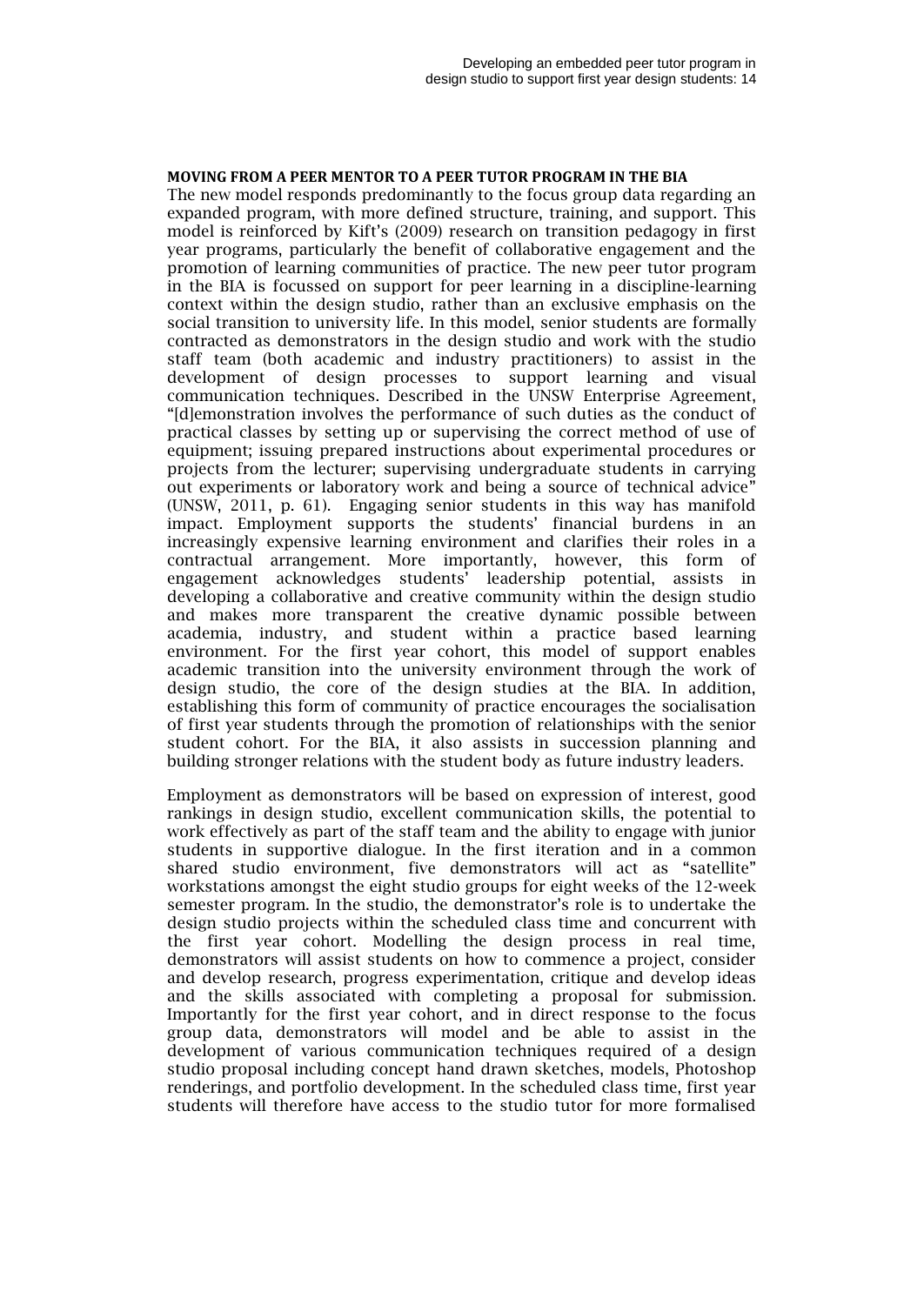feedback and a group of senior student demonstrators dedicated to assisting in research through design and skill development.

Demonstrators will receive workshop training in creative collaboration, student engagement, and peer support particular to design studio learning. The workshop will introduce demonstrators to the first year studio projects and the driving intention of the studio along with a briefing meeting with all studio staff to introduce and delineate roles within the studio. Demonstrators will also attend weekly studio staff meetings to discuss the progress of the studio and assist in redirection of assistance as required. Focus groups will be run at the end of the semester with the demonstrator group and first year students to assess the success of the revised program and changes will be made accordingly. Supplementary to this renewed approach to peer learning in the BIA program is a faculty-wide and student-led peer mentor program aimed specifically at improving students' transition to university at a social level. The BIA demonstrators are also able to access the training and resources of this Faculty-wide mentor program.

#### **CONCLUSION**

This study set out to improve a peer mentor program for students enrolled in the Interior Architecture degree at the University of New South Wales. Recent literature on peer learning and mentoring, and case studies from other Australian Universities, revealed the importance of a research-led approach to developing such a program. Feedback from students who participated in the current peer mentor program identified a number of areas for improvement. These included further training and role definition for mentors, stronger communication between studio tutors and mentors, opportunities to link learning with studio projects, using mentors to help model the design process for first year students, and having mentors run additional workshops within studio that are linked with specific challenges faced by first years.

These areas resonate with the scholarly literature on what constitutes an effective peer mentor program. Collectively, the literature, case studies and student feedback contributed to the development of the revised model outlined in this paper. The importance of an enhanced peer mentor program in the BIA was also strongly motivated by the notion that peer learning, when embedded effectively, plays a vital role in helping students to develop their creative confidence and skills—abilities that are emerging as central to contemporary interdisciplinary design practices where processes such as collaboration and co-creation are paramount.

At the writing of this paper, funding from UNSW has been granted to evaluate the effectiveness of this program and refine the approach to peer learning within the BIA program, thereby continuing the action research cycle. This support will enable a review of the initiative, the development of resources for support and training of the peer tutors and the studio staff and reflection on possibilities for improvement and expansion of the program.

#### **REFERENCES**

Adam, A., Skalicky, J., & Brown, N. (2011). Planning sustainable peer learning programs: An application and reflection. *The International Journal of the First Year in Higher Education*, *2*(2), 9–22.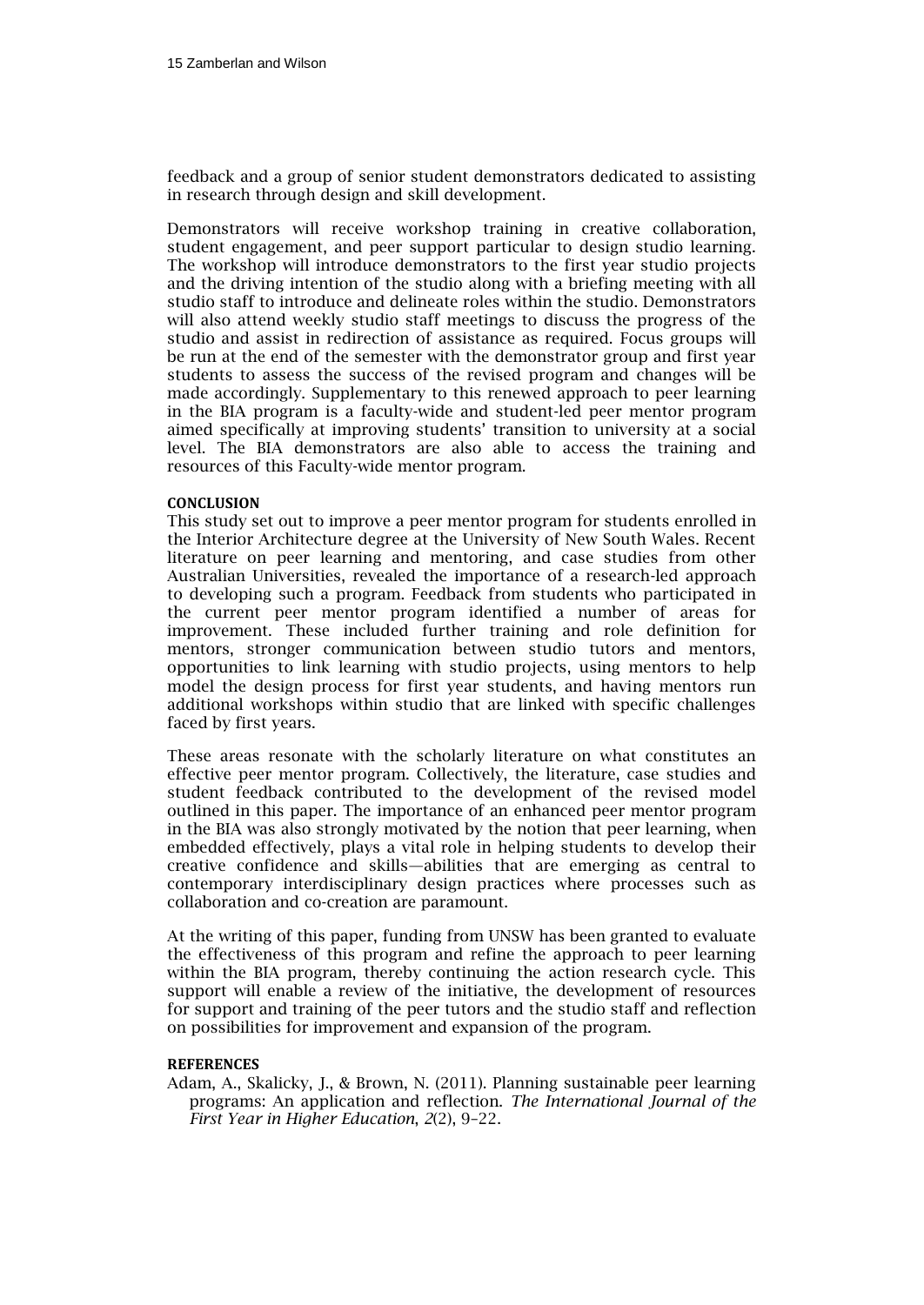Amabile, T. M. (1998). How to kill creativity. *Harvard Business Journal*, *76*(5), 77–87.

- Araújo, N., Carlin, D., Clarke, B., Morieson, L., Lukas, K., & Wilson, R. (2014). Belonging in the first year: A creative discipline cohort case study. *The International Journal of the First Year in Higher Education*, *5*(2), 21–31.
- Australian Council for Educational Research (ACER) (2009). *Engaging students for success: Australasian student engagement report*. Melbourne, Australia: Author. Retrieved from [http://www.acer.edu.au/files/AUSSE\\_Australasian-](http://www.acer.edu.au/files/AUSSE_Australasian-Student-Engagement-Report-ASER-2008.pdf)[Student-Engagement-Report-ASER-2008.pdf](http://www.acer.edu.au/files/AUSSE_Australasian-Student-Engagement-Report-ASER-2008.pdf)
- Beltman, S., & Schaeben, M. (2012). Institution-wide peer mentoring: Benefits for mentors. *The International Journal of the First Year Experience in Higher* Education, *3*(2), 33–44.
- Boud, D., Cohen, R., & Sampson, J. (2002). *Peer learning in higher education*. London, England: Kogan Page.
- Budge, K., Beale, C., & Lynas, E. (2013). A chaotic intervention: Creativity and peer learning in design education. *iJADE, 32*(2), 146–156.
- Coe, E., & Keeling, C. (2000). Guide 6: Setting up peer-mentoring with postgraduate research students. In P. Cryer (Ed.), *Issues in postgraduate supervision, teaching and management.* London, England: Society for Research into Higher Education and Times Higher Education Supplement.
- Chester, A., Xenos, S., Ryan, R., Elgar, K., Telley, A., Li, J., … Saunders, P. (2010). *Supporting and challenging first year students: Evaluation of an embedded peer tutoring model in three disciplines*. Paper presented at the 13th Pacific Rim First Year in Higher Education Conference, Adelaide, Australia. Retrieved from

[http://fyhe.com.au/past\\_papers/papers10/content/pdf/6E.pdf](http://fyhe.com.au/past_papers/papers10/content/pdf/6E.pdf)

Clarkson, B., & Luca, J. (2002). Promoting student learning through peertutoring – a case study. *Edith Cowan University Research Online*. Retrieved from

<http://ro.ecu.edu.au/cgi/viewcontent.cgi?article=4913&context=ecuworks>

- Dawson, P., van der Meer, J., Skalicky, J., & Cowley, K. (2014). On the effectiveness of supplemental instruction: A systematic review of supplemental instruction and peer-assisted study sessions literature between 2001 and 2010. *Review of Educational Research*, *84*(4), 609–639.
- de le Harpe, B., Mayson, S., Mason, T., Blythe, R., & Grierson, E. (2012). *Contribute: Peer learning for inclusive practice in Art and Design. Final Project Report*. Retrieved from RMIT University website: <http://mams.rmit.edu.au/bzszr8c4v04u1.pdf>
- Falchikov, N. (2001). *Learning together: Peer tutoring in higher education.*  Abingdon, England: Routledge Falmer.
- Goodlad, S., & Hirst, B. (1989). *Peer tutoring: A guide to learning by teaching*. London, England: Kogan Page.
- Goodlad, S. (1999). *Never knowingly oversold: A watchword for tutoring and mentoring schemes?* Paper presented at the 2nd BP Regional Conference on Tutoring and Mentoring, Perth, Western Australia.
- Hall, R., & Jaugietis, Z. (2011). Developing peer mentoring through evaluation. *Innovative Higher Education*, *36*(1), 41–52.
- Harris, K-L., & James, R. (2006). Facilitating reflection on assessment policies and practices: A planning framework for educative review of assessment. *Studies in Learning, Evaluation, Innovation and Development*, *20*(3), 23–36.